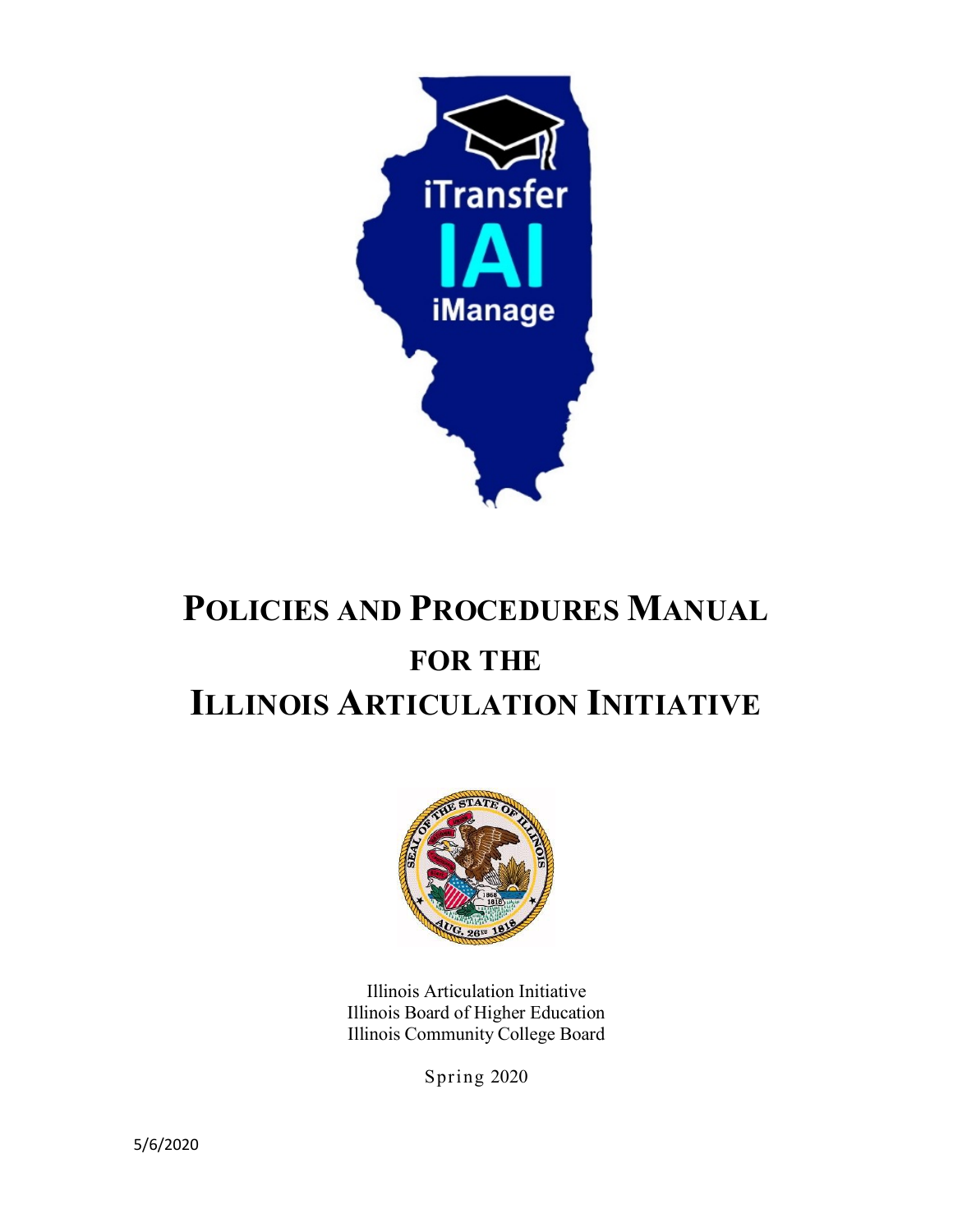# <span id="page-1-0"></span>**Table of Contents**

| Appendix A: Additional Information re. Prerequisites for GECC Courses  17 |  |
|---------------------------------------------------------------------------|--|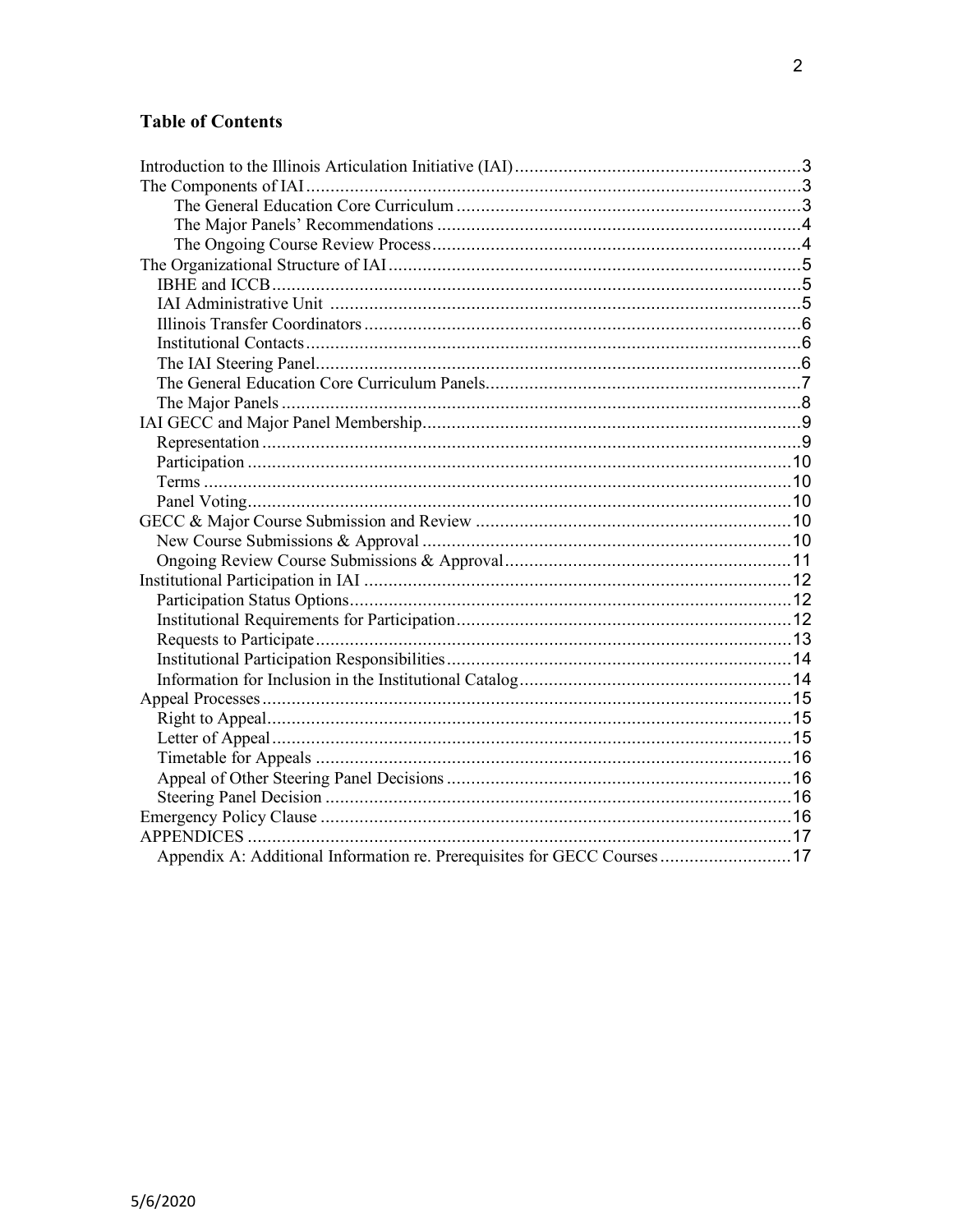#### **Introduction to the Illinois Articulation Initiative (IAI)**

<span id="page-2-0"></span>In January 1993, the Illinois Board of Higher Education (IBHE), the Illinois Community College Board (ICCB), and transfer coordinators from Illinois colleges and universities jointly launched the Illinois Articulation Initiative (IAI) to ease the transfer of students among Illinois public and independent, associate and baccalaureate degree-granting institutions. The IAI grew out of the IBHE's 1990 undergraduate education policies on transfer and articulation. Three key concepts in these policies provided the underlying foundation for IAI:

- 1. "Associate and baccalaureate degree-granting institutions are equal partners" in educating college freshmen and sophomores,
- 2. "Faculties should take primary responsibility for developing and maintaining program and course articulation," and
- 3. "Institutions are expected to work together to assure that lower-division baccalaureate programs are comparable in scope, quality, and academic rigor."

<span id="page-2-2"></span>[Back to Top](#page-1-0)

# **The Components of IAI**

#### <span id="page-2-1"></span>**The General Education Core Curriculum Package**

The IAI was founded from Illinois' transfer policies that date back to the 1960s, as well as early articulation panels and recommendations of the Committee on the Study of Undergraduate Education. In 1998, it was agreed that the General Education Core Curriculum (GECC) package "would be acceptable in transfer at all participating institutions in lieu of each college or university's own campus-wide lower division general education curriculum of comparable size."

However, because the GECC was transferred as a package replacing the native general education requirements, it did not guarantee the articulation of individual courses, credits, or degree, program, or institutional requirements beyond campus-wide lower division general education requirements.

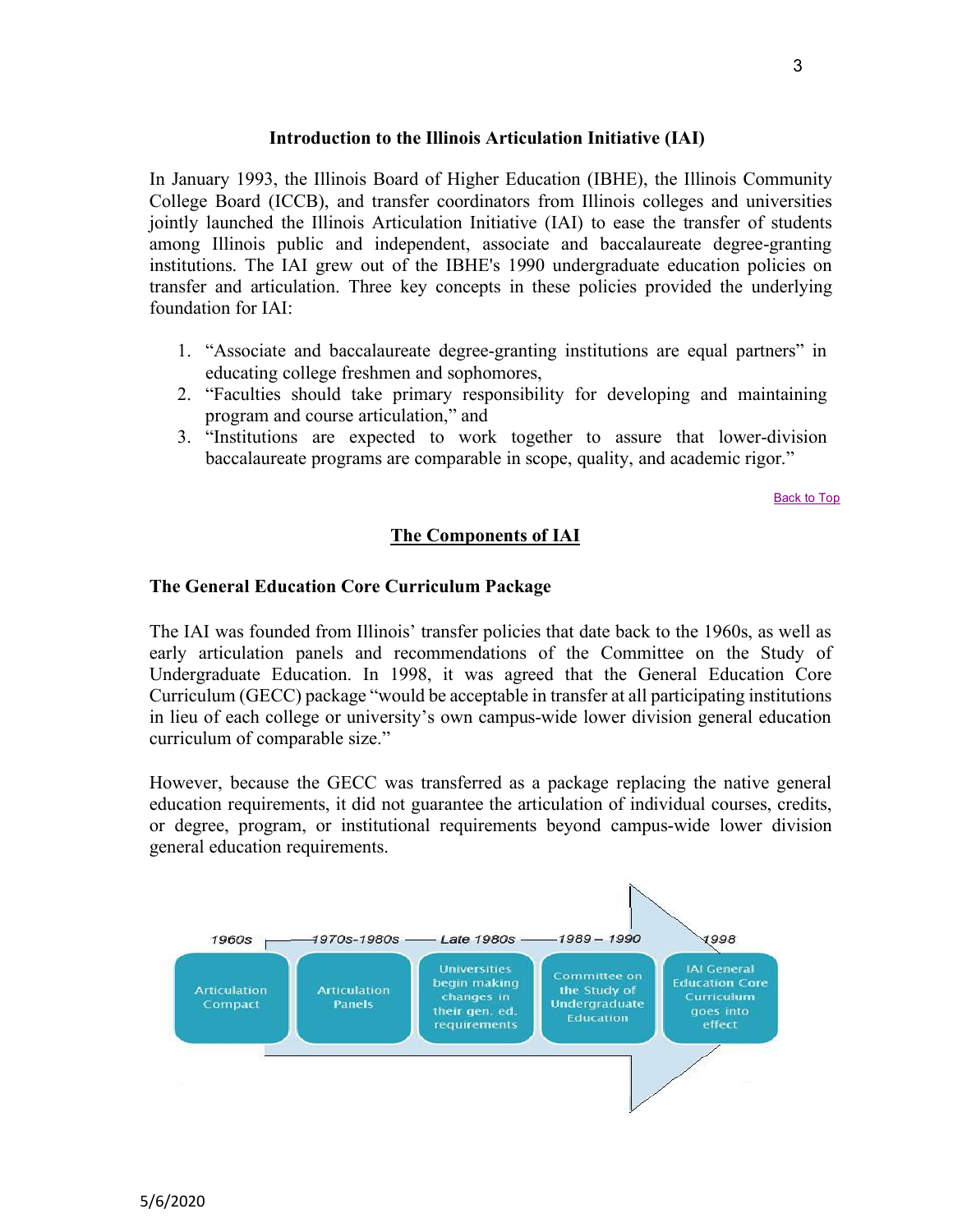#### <span id="page-3-0"></span>**The Major Panels' Recommendations**

Major panels were established with the intent of providing general advice to students who had decided upon a field of study but not upon a transfer-to baccalaureate institution. Panels were to develop recommendations for lower division coursework, either within the GECC or among electives that would best prepare the student to transfer into a major in a baccalaureate program. Recommendations were to include:

- 1. Courses a transfer student would need in order to be admitted to a receiving institution with Junior status;
- 2. Courses among the GECC package options that should be elected by the student to meet the prerequisite or foundational demands of the major;
- 3. Major or related discipline courses that a native student would normally take in the first two years of study; and
- 4. Any additional information a student should know in order to prepare for transfer (e.g. GPA, entry exam, portfolio or other requirements).

Following concerns about articulation issues across the IAI majors, the IBHE and the ICCB engaged in examining articulation in each of the majors via the Major Directive, issued in 2010. For several baccalaureate majors, IAI established a list of appropriate courses that could be taken by freshmen and sophomores at community colleges and would then be accepted as credit toward the major at the receiving institution. Credit would either be accepted as a course equivalent or be counted as elective credit toward fulfilling the requirements of the major. But:

- 1. These major courses were established for students who are undecided about a transfer school. Therefore, once a transfer institution is chosen, students should consult the appropriate transfer guide as soon as possible for guidance on the most successful transfer path.
- 2. Completion of these major courses does not guarantee that a student will be admitted to an institution and/or a major program.
- 3. If a receiving institution does not offer the course or does not offer it at the lowerdivision level, the student will receive elective lower-division major credit for the course but may also be required to take the course at the upper division level at the receiving institution.
- 4. Receiving institutions may still require additional lower division courses to satisfy the major requirements, but students transferring should be able to complete the remaining courses in the same time that a native student can be reasonably expected to do so.

## <span id="page-3-1"></span>**The Ongoing Course Review Process**

<span id="page-3-2"></span>A process of ongoing course review (formerly known as five-year review) was designed to evaluate the efficacy of a panel's recommendations. For more information, see the Ongoing Course Review Functions sub-sections in both the [General Education Core](#page-6-0) [Curriculum](#page-6-0) [Panels a](#page-6-0)nd [Major Panels](#page-7-0) sections.

[Back to Top](#page-1-0)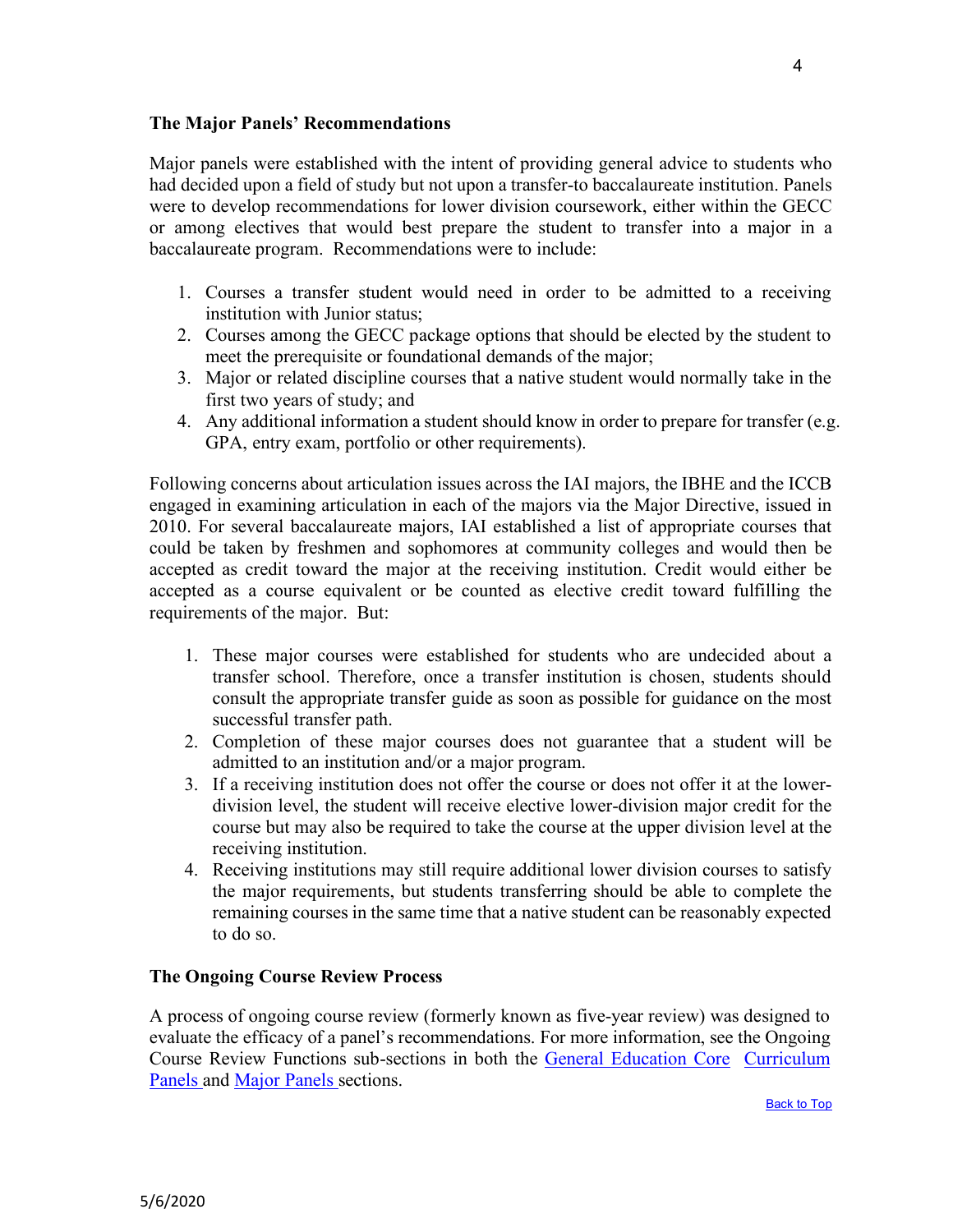## **The Organizational Structure of IAI**

The Illinois Articulation Initiative is managed by the IAI administrative unit based at Illinois State University, the Illinois Board of Higher Education (IBHE), and the Illinois Community College Board (ICCB). The Illinois Transfer Coordinators as well as other important stakeholders, provide support and valuable feedback regarding IAI transfer policies and procedures. Each has a specific role that is detailed below.

## <span id="page-4-0"></span>**IBHE and ICCB**

- 1. Coordinate statewide efforts to serve students who transfer among Illinois institutions by developing policies on transfer and articulation in consultation with public and independent colleges and universities, and coordinate and support the implementation of these policies.
- 2. Provide regular updates to the participating institutions about substantive changes in IAI, course decisions that were made, emerging issues, etc. This communication will be available at the end of each panel season (Fall and Spring).
- 3. Conduct orientation sessions for all new IAI panel and committee members so they are clear about their roles and responsibilities.
- 4. Provide adequate staff support and facilitate communications among members of faculty panels, advisory groups, and individual colleges and universities.
- 5. Appoint members of faculty panels and advisory groups.
- 6. Regularly evaluate the effectiveness of transfer and articulation polices, identify issues that need to be addressed, and seek input from stakeholders in resolving problems and concerns.
- 7. Provide information about transfer and articulation efforts to governmental leaders and the general public as appropriate.
- 8. Support transfer and articulation initiatives in budget development, program approvals, and grant administration.
- 9. Direct and coordinate the activities of the website administrators for [www.iTransfer.org.](http://www.itransfer.org/)

## <span id="page-4-1"></span>**IAI Administrative Unit**

- 1. Administer the [www.iTransfer.org w](http://www.itransfer.org/)ebsite which serves as a portal for transfer assistance in the state of Illinois for students seeking transfer between Illinois higher education institutions.
- 2. Support the coordinating boards in the management of the Illinois Articulation Initiative.
- 3. Coordinate and support IAI panel meetings/seasons.
- 4. Audit the institutional courses listed on iTransfer.org to ensure they are accurate and reflect current offerings.
- 5. Serve as a substitute panel manager if needed and/or requested by IBHE and/or ICCB.
- 6. Provide training and support to institutional course submitters, panel members, and panel co-chairs.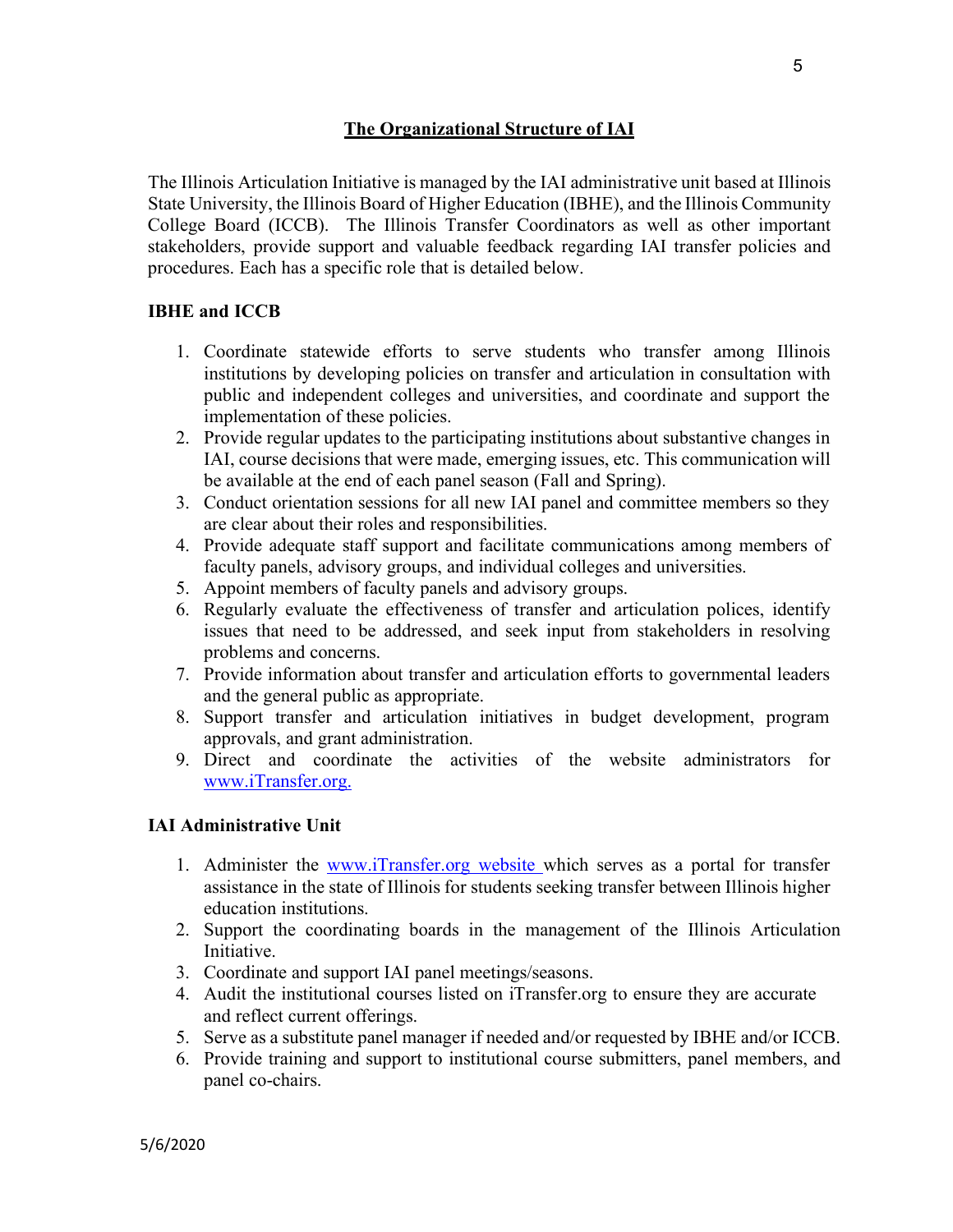#### <span id="page-5-0"></span>**Illinois Transfer Coordinators**

- 1. Provide the coordinating boards, the Steering Panel, and other parties advice and consultation on transfer-related issues.
- 2. Serve as a forum for discussion of issues related to the Initiative.
- 3. Act as institutional point-of-contact for related policy questions, acting as liaison between institutional structures and IAI decision-making bodies.
- 4. Work with IBHE, ICCB, and IAI staff to provide new Transfer Coordinators with orientation information about IAI policies and procedures.
- 5. Act as point-of-contact to resolve institution-specific transfer issues related to IAI, including management of the IAI Complaint Link process.

## <span id="page-5-1"></span>**Institutional Contacts**

- 1. Communicate with internal campus stakeholders about IAI;
- 2. Resolve differences between institutions when necessary;
- 3. Work with IBHE and ICCB staff to appoint and/or remove panel members;
- 4. Help orient new panel members to the intent of IAI and to both state and institutional policies on transfer and articulation.

# <span id="page-5-2"></span>**The IAI Steering Panel**

*Note: In the Fall of 2016, the Illinois Articulation Initiative Advisory Committee and the IAI Steering Panel were consolidated into one group. Subsequently, the functions and membership structure of the IAI Steering Panel were adjusted to reflect the consolidation as well as meet the state's needs more efficiently.* 

- 1. Functions
	- a. Advise the State Higher Education Agencies and [IAI s](http://www.itransfer.org/)taff on issues related to IAI policies while serving as a forum for discussion of issues related to the IAI initiative.
	- b. Provide advice to the IBHE and ICCB on emergent issues related to the Initiative and any issues or concerns raised by the coordinating boards and the IAI panels.
	- c. Follow the established resolution process, and arbitrate any disputes between or among panels or institutions related to the Initiative (See Section—Appeal Process).
- 2. Membership: The Steering Panel will be constituted from:
	- a. One (1) IBHE IAI staff representative
	- b. One (1) ICCB IAI staff representative
	- c. Two (2) IAI Administrative Unit staff members
	- d. Six (6) GECC Panel Co-Chairs (co-chairs will rotate attending meetings)
	- e. One (1) Transfer Coordinator Group Co-Chair (co-chairs will rotate attending meetings)
	- f. Three (3) Transfer Coordinators total, with one (1) representative each from a public 4-year, public 2-year, and private 2/4-year participating institution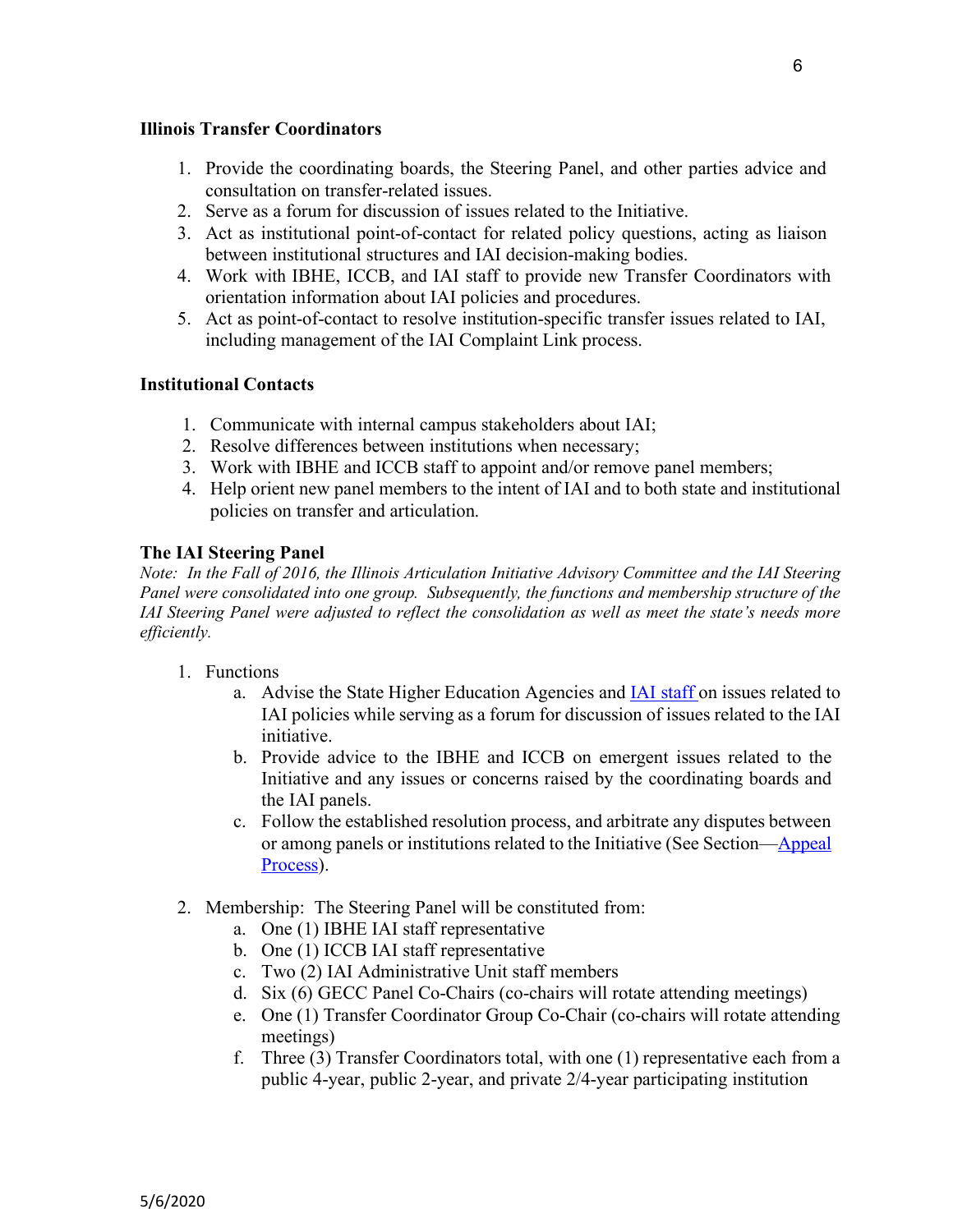- h. Five (5) Chief Academic Officers (CAO)/Provosts total, with two (2) representatives each from a public 4-year and public 2-year institution and one (1) representative from a private 2/4-year participating institution
- i. Two (2) Chief Student Service Officers (CSSO) total, with one (1) representative each from a public 4-year and public 2-year institution
- j. Two (2) Board-appointed Representatives total, with IBHE and ICCB each appointing one (1) representative
- 3. Meetings
	- a. The Steering Panel will normally meet once in the Fall semester and once in the Spring semester.

# <span id="page-6-0"></span>**The General Education Core Curriculum Panels**

- 1. Functions
	- a. Provide a forum for volunteer and/or appointed faculty from participating institutions to guide the transferable General Education Core Curriculum, to develop common understandings about general education objectives and curriculum content, to monitor changes and developments in the disciplines to ensure relevance and currency, and to modify its recommendations based on disciplinary changes and developments, as necessary.
	- b. Develop the general content guidelines and learning objectives for all the course options an institution would use to fulfill the GECC package.
		- o The criteria should be clear enough for faculty in the discipline at the offering institution to easily determine if the course meets the criteria, while also being specific enough to ensure that each course approved for inclusion in the GECC meets minimum standards.
		- o The criteria should take into consideration the goal of providing appropriate general education instruction at the lower-division level among all participating institutions while maintaining an environment of academic diversity and instructional innovation.
	- c. Develop panel course approval criteria to guide faculty and institutions in course development and submission, and adhere to the criteria when making course approval decisions;
	- d. Review all submitted courses including first-time submissions as well as resubmitted new and ongoing review courses;
	- e. In consultation with the Boards and IAI staff, articulate the rationale for the content guidelines and learning objectives for courses to meet the GECC requirements in each discipline to the appropriate faculty and administrators at all Illinois colleges and universities.
- 2. Management
	- a. GECC panels will be managed by IBHE and ICCB staff.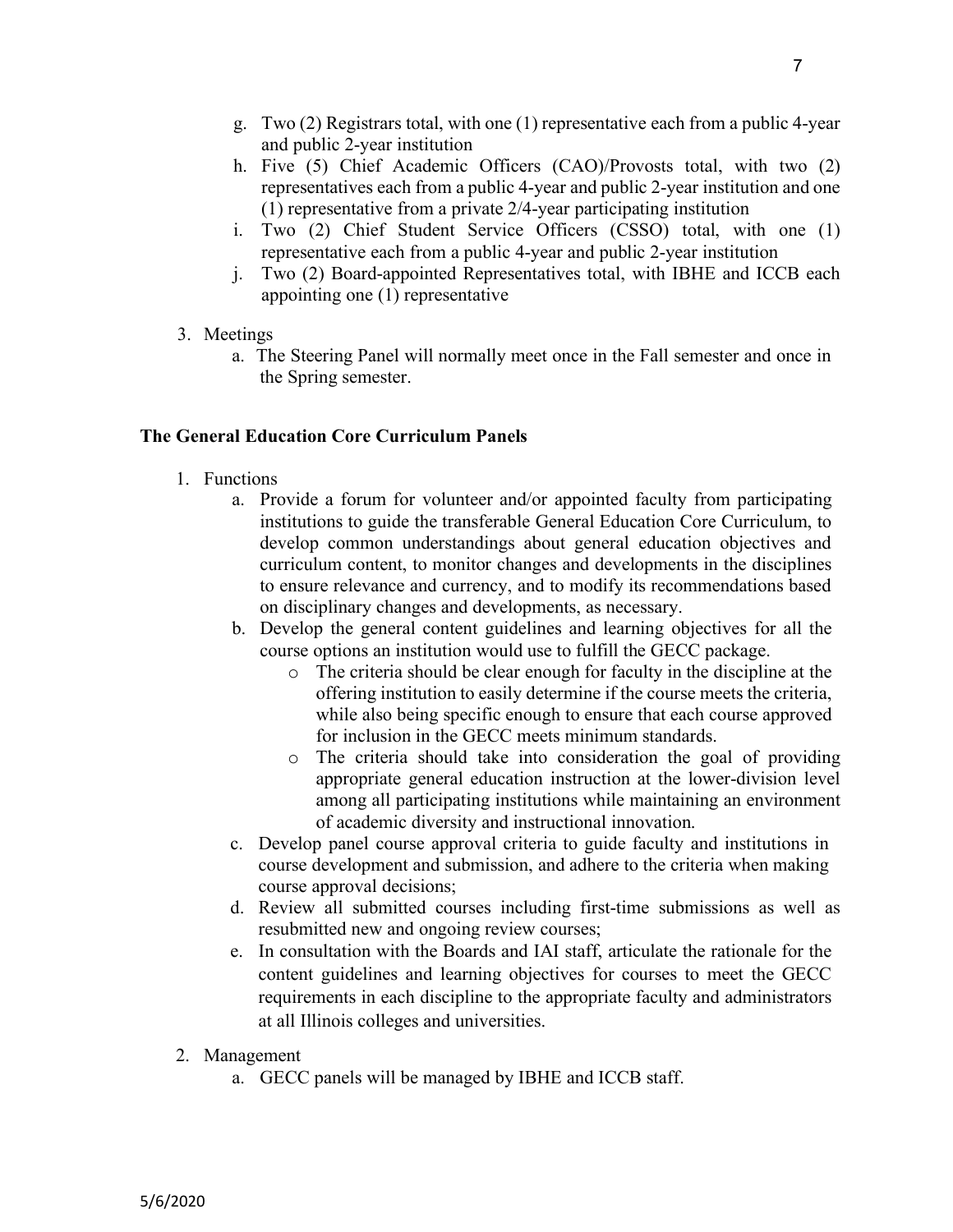- 3. Meetings
	- a. GECC panels usually meet once per semester but may meet more often as required to fulfill their established duties.

#### <span id="page-7-0"></span>**The Major Panels**

- 1. Functions
	- a. Provide a forum for faculty and administrators from public and independent colleges and universities to develop common understandings about the lowerdivision objectives and curriculum content in the discipline and to monitor changes and developments in the discipline that may affect a student's preparation for upper division work.
	- b. Identify courses for the major/discipline that represent those courses or sequence of courses commonly required of students in that major to take in the lower division.
	- c. Review all new and ongoing review submissions for assignment of IAI major course codes indicating transferability of approved courses offered by participating institutions.
	- d. Develop panel course approval criteria to guide faculty and institutions in course development and submission, and adhere to the criteria when making course approval decisions;
	- e. Develop the discipline-specific content guidelines and learning objectives and/or outcomes for courses to be included as a part of the Major Core. Content guidelines and learning objectives should identify the essential concepts, objectives and competencies to meet the minimum standards for courses in the specific area.

o The criteria for content guidelines and learning objectives and/or outcomes should be clear enough for faculty in the discipline developing Major Core courses at the offering institution to easily determine if their course(s) meets the criteria, while also being specific enough to ensure that each course approved for inclusion in the Major Core meets minimum standards, ensuring quality, consistency, and seamless transfer.

- o The criteria should take into consideration the goal of providing appropriate instruction at the lower division level to prepare a student for transfer into a baccalaureate program in the Major/Discipline while maintaining an environment of academic diversity and instructional innovation.
- o The major panel's course recommendations recommended will be accepted as credit toward the major at the receiving institutions listed. **Credit will either be accepted as a course equivalent or counted as elective credit toward fulfilling the requirements of the major.** Note that if the receiving institution does not offer the course or does not offer it at the lower-division level, the student will receive elective lower-division major credit for the course but may be required to take the course at the upper-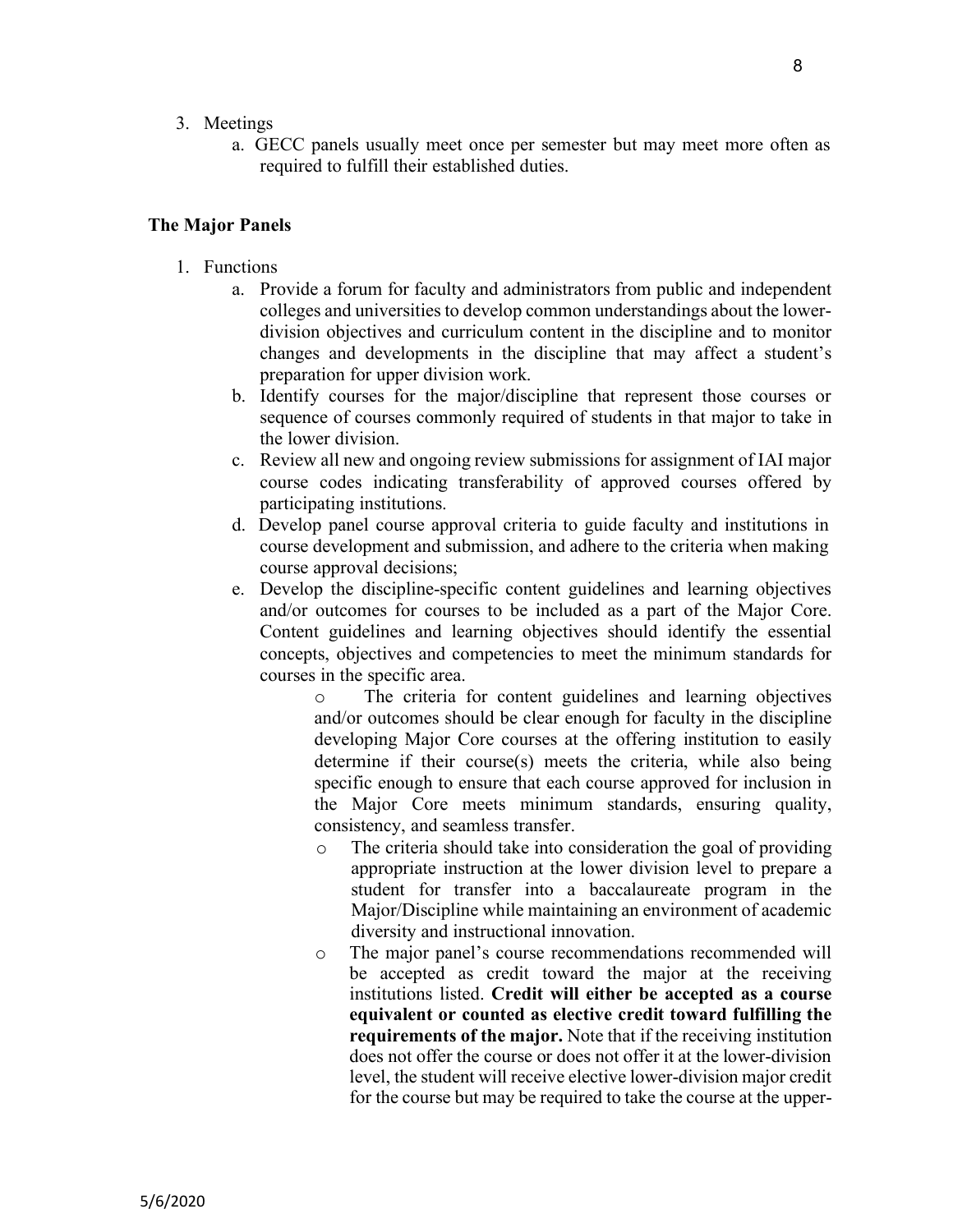division level.

- o Receiving institutions may still require additional lower-division courses to satisfy the major requirements, but students transferring should be able to complete the remaining courses in the same time that a native student can be reasonably expected to do so.
- o Approval of this list of recommended courses does not guarantee that the student will be admitted to the receiving institution or to that major.
- f. Recommend lower division courses, content, or standards that go beyond the Major/Discipline core to provide guidance to undecided students wishing to pursue studies in a particular discipline. Depending upon the nature of the major, these recommendations may be in the form of common courses, content, or standards (or some combination of these) that would be included in the first and second year of study. These recommendations should be general enough to meet lower-division major requirements for students in the major who are unsure about their intended transfer institution. These recommendations do not involve syllabi review or approval.
- 2. Management
	- a. Major panels will be managed by IBHE and ICCB staff.
- 3. Meetings
	- b. Major panels usually meet once per semester but may meet more often as required to fulfill their established duties.

[Back to Top](#page-1-0)

#### **IAI GECC and Major Panel Membership**

#### **Representation**

- 1. A fully complemented panel will consist of 26 members:
	- a. Nine (9) faculty members from community colleges
	- b. One (1) academic officer or approved designee from a community college
	- c. One (1) dean or approved designee from a public university
	- d. Eight (8) faculty from public universities
	- e. Four (4) faculty from independent institutions
	- f. Three (3) transfer coordinators, one from each sector community college, public university, independent institution.
- 2. With approval of IBHE and ICCB staff, panels may choose to invite, as ex-officio members of the panel, consultants, representatives from professional associations, secondary teachers, employers, and others as appropriate or necessary.
- 3. Each panel will select from among its members a co-chair representing the baccalaureate sector and a co-chair representing the two-year sector.
- 4. With approval of IBHE and ICCB staff, panels may modify the panel composition to address discipline-specific needs.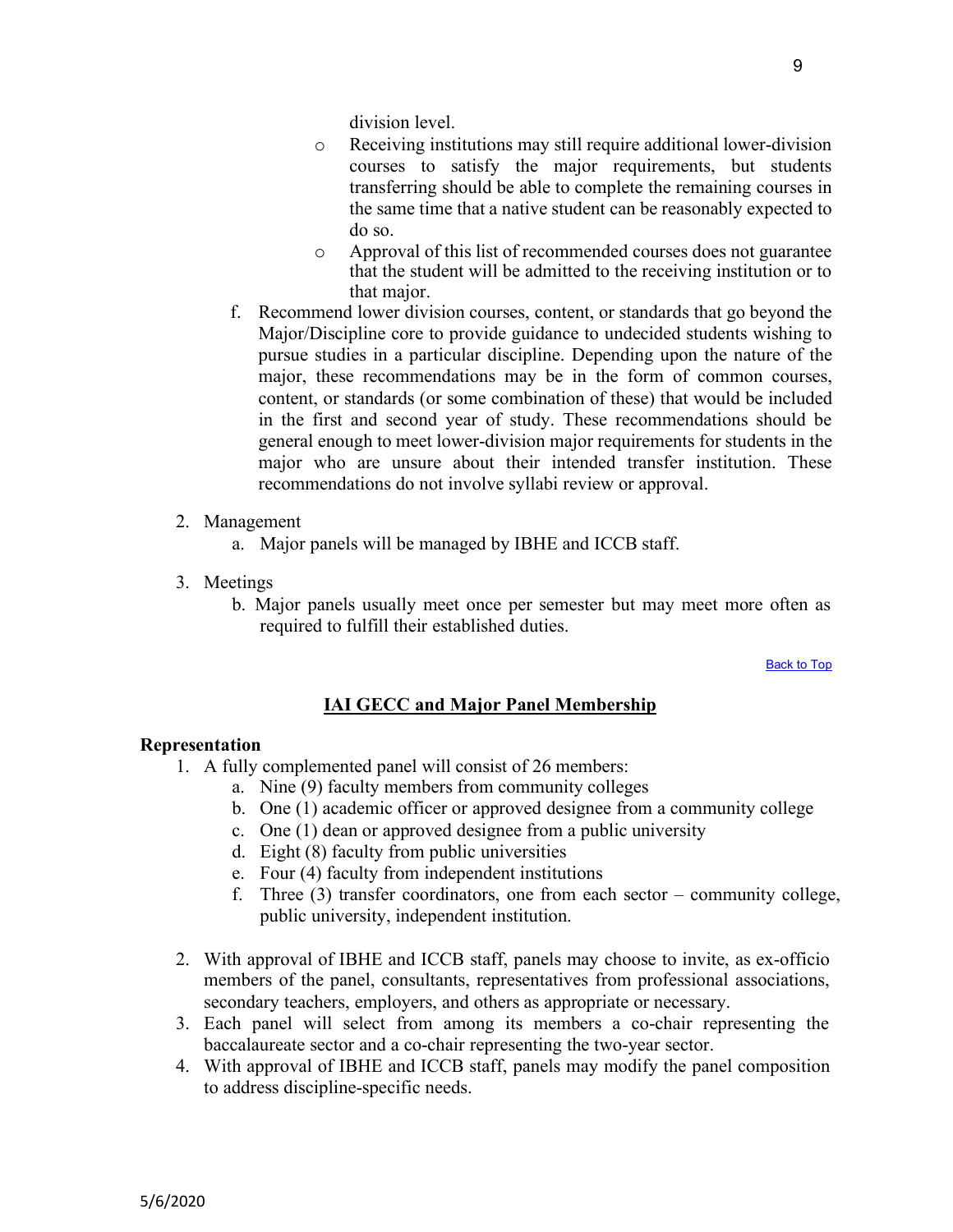## <span id="page-9-0"></span>**Participation**

- 1. Panel appointments will be made by the IBHE and ICCB staff, keeping in mind both institutional demographics (e.g. two-year/four-year institution; public or private institution, etc.), as well as individual expertise in the panel discipline.
- 2. If a panel member misses more than 2 consecutive meetings, he or she may be removed. Attendance consists of in-person or virtual participation. Voting does not constitute attendance.
- 3. If a panel vacancy should occur before the member's term has expired, via removal, resignation, or otherwise, IBHE and ICCB staff will appoint a new member.

# <span id="page-9-1"></span>**Terms**

- 1. Individual membership on a panel will be for a term of three (3) years.
- 2. Panel co-chairs will serve a term of three (3) years.
	- a. Should a co-chair step down, he/she may continue to serve as a panel member until the individual term expires.
- 3. Panel members and co-chairs may serve multiple terms at the discretion of the IBHE and ICCB.

# <span id="page-9-2"></span>**Panel Voting**

- 1. Panel members are required to review, vote, and comment on all courses submitted to the panel each season, regardless of one's ability to participate in the meeting.
- 2. Panel members vote in two ways: through the iManage system prior to the panel meeting and through a voice vote when making the final decision during a panel meeting.
- 3. Failure to participate in panel activities, including but not limited to voting, may result in removal from the panel.
- 4. Panel managers reserve the right to cancel or reschedule panel meetings based upon limited panel member participation and/or due to extenuating circumstances.

[Back to Top](#page-1-0)

# **GECC & Major Course Submissions and Review**

## **New Course Submission & Approval**

- 1. Each participating institution will develop an institutional review process for IAI courses. Course materials (at minimum a representative syllabus) must be reviewed and approved by the institution prior to submission to the panel. This process may be stand alone or may incorporate existing curriculum development processes.
- 2. Once a course has been approved through the institutional review process, the appropriate submission forms and required course materials are submitted through the iManage system.
	- Receiving-only institutions may submit courses to GECC panels if they are working toward becoming a full-participant. They may also submit courses to the Major panels so long as the institution is approved by IBHE to offer degrees within the major.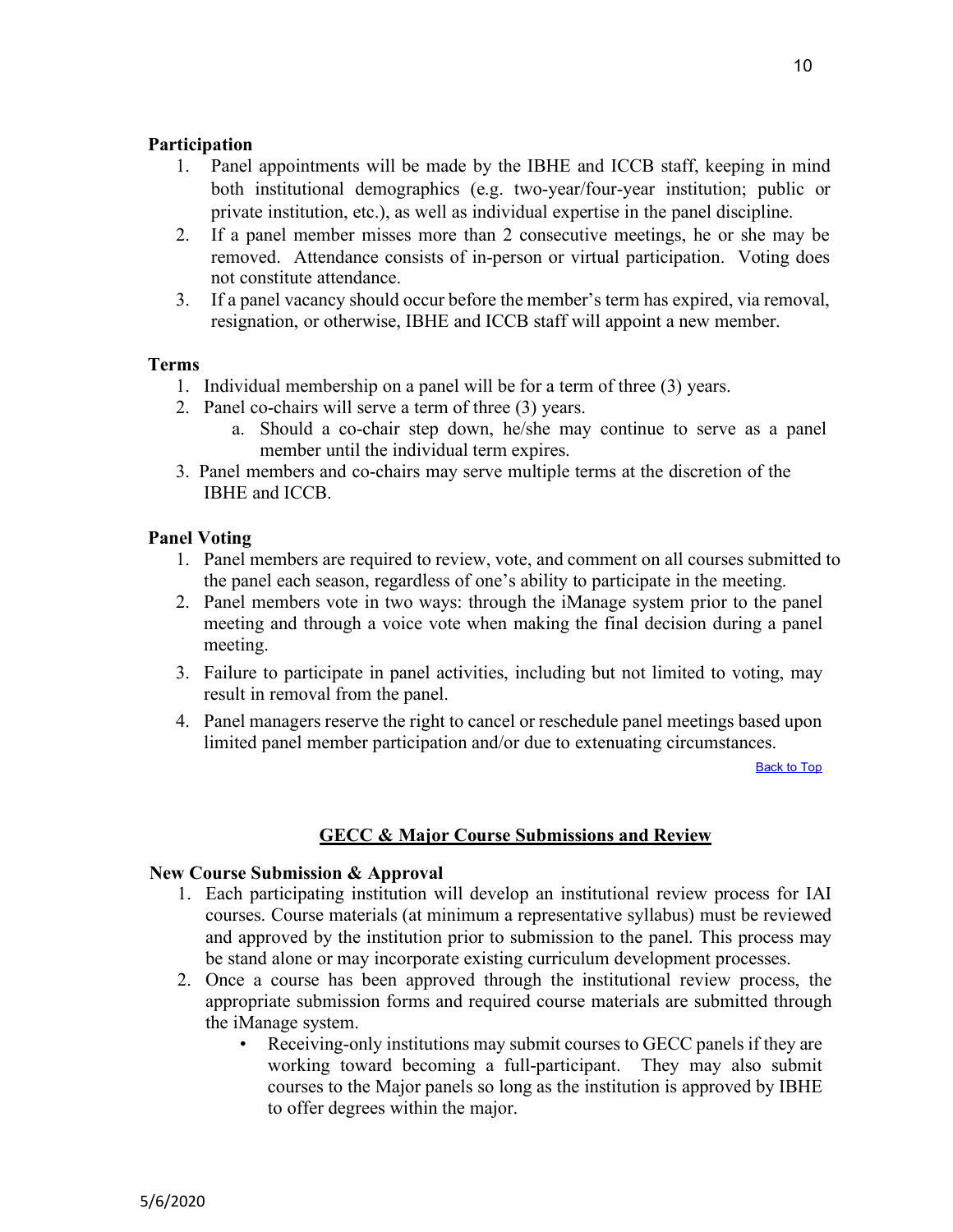- 3. Institutions shall review IAI descriptors to determine the most appropriate match prior to submitting to a GECC or Major panel. The institution shall also ensure that all the required topics as identified within the relevant IAI descriptor are adequately covered and represented in the syllabus before submitting to a panel.
- 4. Deadlines to submit a course are March 1 for Spring panel consideration and October 1 for Fall panel consideration.
- 5. Panel members will review and vote on submitted courses during the panel's spring or fall meeting.
- 6. Institutional courses approved each season will be posted to th[e iTransfer.org d](http://www.itransfer.org/)atabase and listed on the website as soon as possible.
- 7. Courses that are not approved can be resubmitted by the institution if the requested changes to the course and/or representative syllabus are made, and addition of all information as indicated by the panel within the course decision is provided.
- 8. Institutions submitting courses to the GECC panels should know that general education courses should not have a prerequisite beyond "college-ready" due to the survey-level nature of most GECC course content. Submitted courses may not be approved for an IAI GECC code if it has a prerequisite of a college-level course within the same discipline or if the course is restricted to major students. Institutions shall check the panel's approval criteria for information regarding prerequisites for that discipline prior to submitting a course for approval consideration. *(See Appendix A for more information.)*

# **Ongoing Review Course Submissions & Approval**

IAI course descriptors will be periodically reviewed and updated as necessary by the GECC and Major panels. Institutional courses that have been approved by an IAI GECC and/or Major panel will be reviewed approximately every five years after the original approval date.

- 1. Selection Process
	- a.Board panel managers will work with IAI administrative staff, as well as panel co-chairs as necessary, annually to select the IAI course descriptors that shall be reviewed by each panel.
	- b.Institutional courses which qualify for review will be randomly selected.
	- c.Each panel will review no more than 50 ongoing review courses in a given semester.
- 2. Panel Responsibilities
	- a. Review and modify, as necessary, the selected IAI course identifier(s) to reflect changes in the discipline. This includes the panel's course content guidelines, learning objectives and/or outcomes, required concepts, core competencies, and other related standards, as applicable.
	- b. Review and modify, as necessary, the panel's course approval criteria.
	- c. Review all submitted ongoing review courses to ensure they remain aligned with and meet the panel's *current* course approval criteria.
	- d. Limit individual ongoing course reviews to the following:
		- Verify that the institution's course description still aligns with the IAI course descriptor;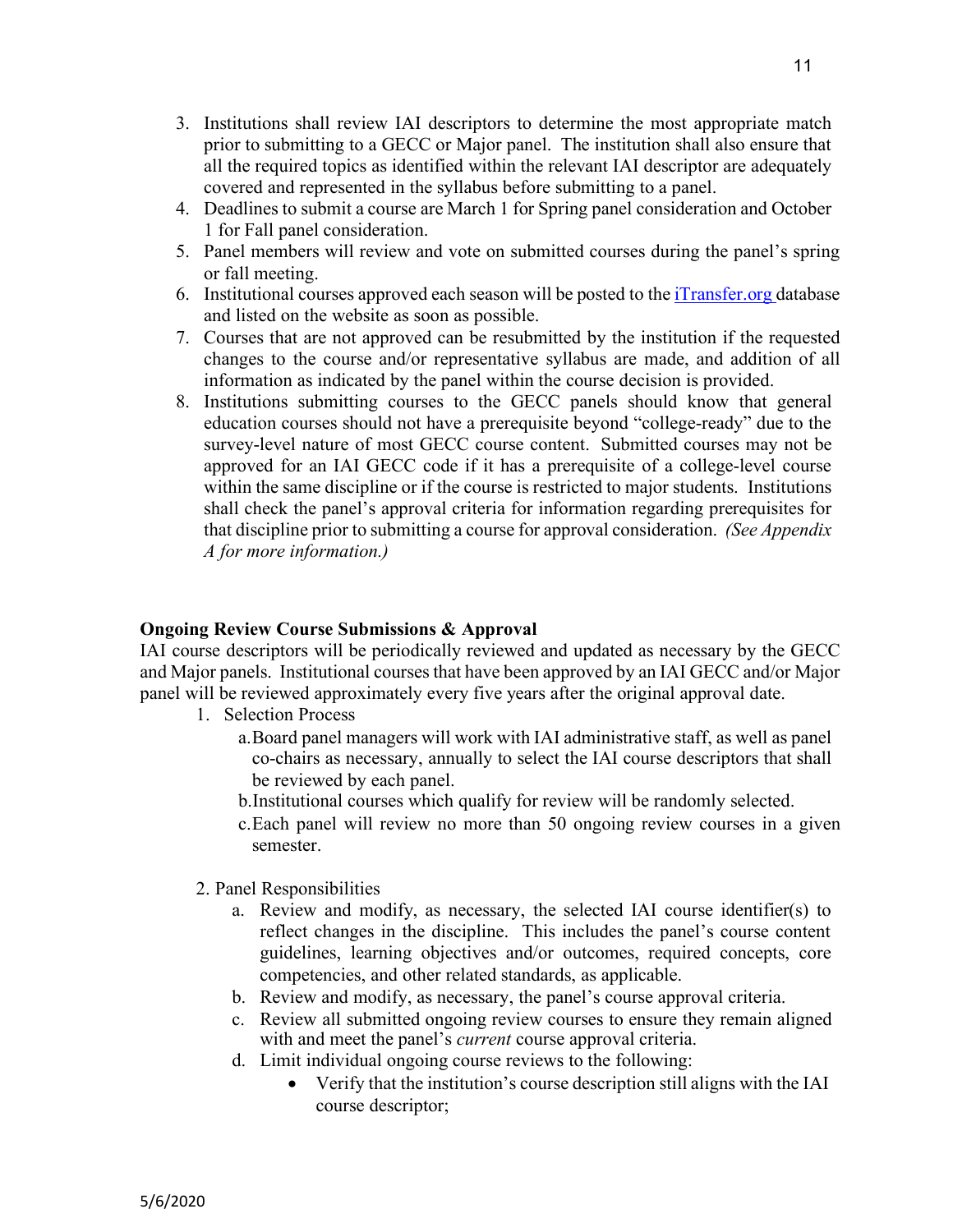- Evaluate the topical outline to ensure the course's core competencies are still appropriate for the IAI course identifier; and
- Evaluate the course learning objectives and/or outcomes to ensure they are still appropriate for the IAI course identifier.

[Back to Top](#page-1-0)

# **Institutional Participation in IAI**

**ATTENTION:** *Per the [Illinois Articulation Initiative Act,](http://www.ilga.gov/legislation/publicacts/99/099-0636.htm) all public institutions are required to participate in IAI and offer the full GECC package.*

## **Participation Status Options**

- 1. *Full Participant (also known as "Sending") Institutions:* Institutions must offer the entire GECC package to be designated as sending institutions.
	- a. All sending institutions are eligible for participation in the GECC Panels.
	- b. Institutions choosing full participation must maintain a complete IAI GECC package and agree to accept a completed GECC package from any other participating institution as meeting all lower-division general education requirements.

*2. Receiving-Only Institutions:* Institutions choosing to participate on a receiving-only basis agree to accept a completed GECC package from any other participating institution as meeting all lower-division general education requirements of the institution. Institutions that intend to eventually become a full-participant may submit courses to GECC panels. Institutional representatives may not serve on GECC panels so long as the institution is classified as receiving-only. Receiving-only institutions may also submit courses to and serve on Major panels as long as the institution is approved by IBHE to offer degrees within the major.

• Institutional references to IAI must include a "Receiving-Only" membership status disclaimer within their catalog and other sources as appropriate.

# **Institutional Requirements for Participation**

- 1. Participating institutions must hold regional accreditation from an accrediting authority recognized by the U.S. Department of Education or the Council on Higher Education Accreditation.
- 2. Participating institutions must have authority to offer either transfer-oriented associate degree(s) or baccalaureate degree(s) in Illinois.
- 3. Per [Senate Joint Resolution \(SJR\) 22,](http://www.ilga.gov/legislation/fulltext.asp?DocName=&SessionId=108&GA=101&DocTypeId=SJR&DocNum=22&GAID=15&LegID=119143&SpecSess=&Session=) *all public participating institutions must assure their compliance with the law that their General Education Core Curriculum: (1) are aligned with the IAI course codes, (2) accept, with full credit, toward a baccalaureate degree any courses students have taken in the General Education Core Curriculum Package from other public institutions in Illinois, and (3) do not require transferring students to retake general education as prerequisite core curriculum courses that were part of the IAI curriculum package, or take additional general education courses beyond the package.* (More information regarding General Education course requirements for public institutions may be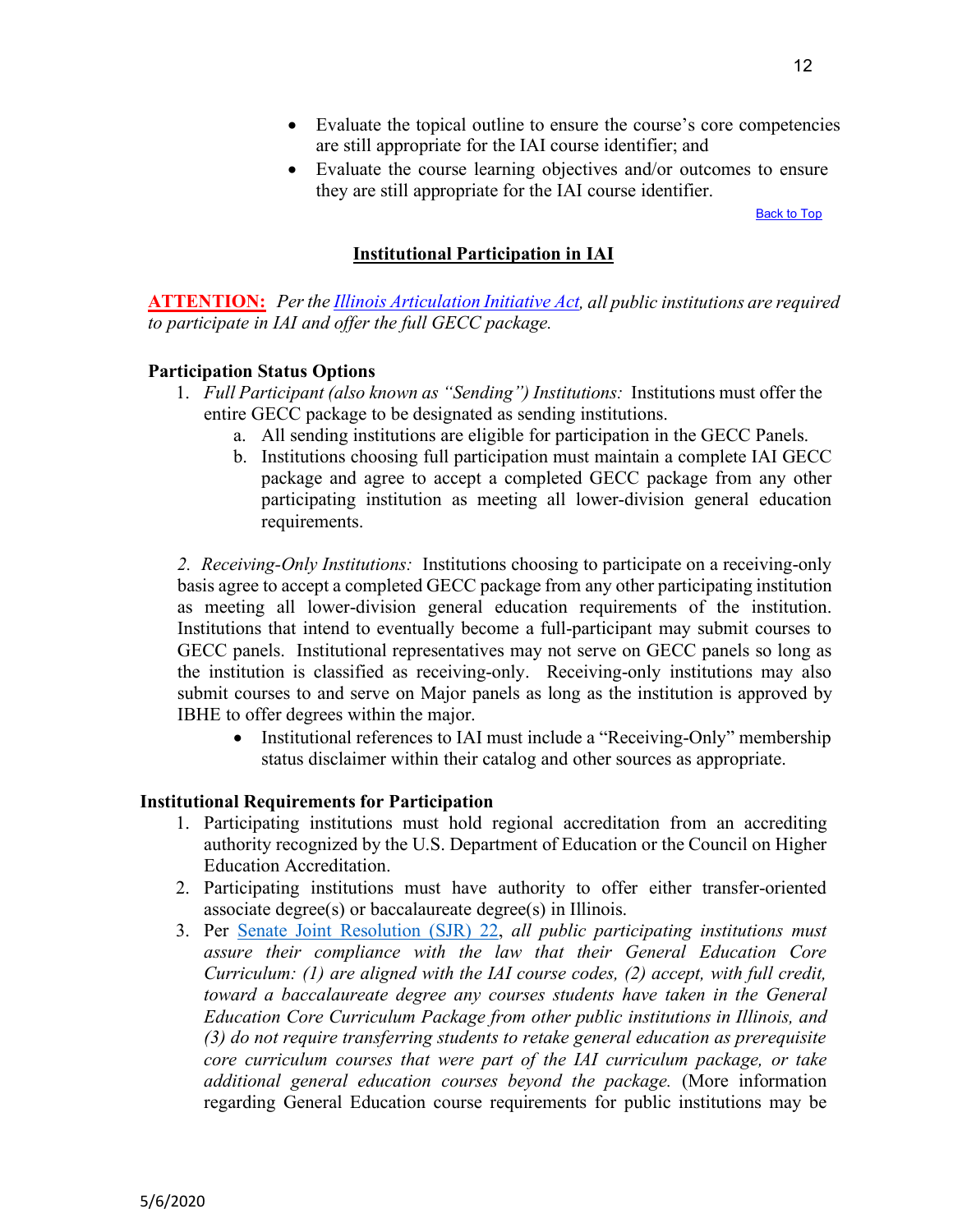found in Sections 15 and 20 of the [Illinois Articulation Initiative \(IAI\) Act.](http://www.ilga.gov/legislation/publicacts/99/099-0636.htm))

- *4.* Per the [IAI Act,](http://www.ilga.gov/legislation/publicacts/99/099-0636.htm) *all public institutions shall determine if Illinois Articulation Initiative major courses are direct course equivalents or are elective credit toward the requirements of the major. If the receiving institution does not offer the course or does not offer it at the lower-division level, the student shall receive elective lower-division major credit toward the requirements of the major for the course and may be required to take the course at the upper-division level.*
- 5. Sending institutions must maintain and offer all courses required to complete the General Education Core Curriculum (GECC) package at their institution.
- 6. Receiving-only institutions may submit courses to both GECC and Major panels.
- 7. Receiving\* institutions will allow transfer students with a partially-completed GECC package the option of completing the GECC and/or satisfying lower-division general education requirements by completing a GECC curriculum while enrolled in the receiving institution under the following circumstances:
	- a. When the transfer student has completed a statewide articulated associate degree such as the AS, AFA, AES, AAT; or
	- b. When the transfer student has been granted 30 semester hours of transfer credit by the receiving institution without having completed the GECC. (Although not specified, the nature of lower-division curricula indicates that 30 semester hours of transfer credit from an IAI institution will likely incorporate GECC credits.)
	- c. Receiving institutions shall pay particular attention to students transferring with a completed Associate of Science degree. In September 2015, ICCB changed the general education component of the degree therefore students with an earned AS degree will only be required to take one additional Humanities & Fine Arts course as well as an one additional Social & Behavioral Science course in order to complete the GECC package upon transferring to the receiving institution.

*\*Institutions are considered "Receiving" upon matriculation of a transfer student; receiving institutions may include both IAI full and receiving-only participants.*

# **Requests to Participate**

- 1. To record a desire to participate, eligible degree-granting institutions must submit a Statement of Intent along with the completed *IAI* Participation Request to [itransfer@itransfer.org](mailto:itransfer@itransfer.org)
- 2. Institutions may choose to participate as a receiving-only institution or as a full participant.

## **Institutional Participation Responsibilities**

- 1. Identify an IAI Institutional Contact Person to serve as the conduit for information between the institution and the coordinating boards and panels on issues related to IAI.
- 2. Submit new courses for IAI approval as outlined in the New Course Submission & Approval section on pages 10 and 11 of this manual.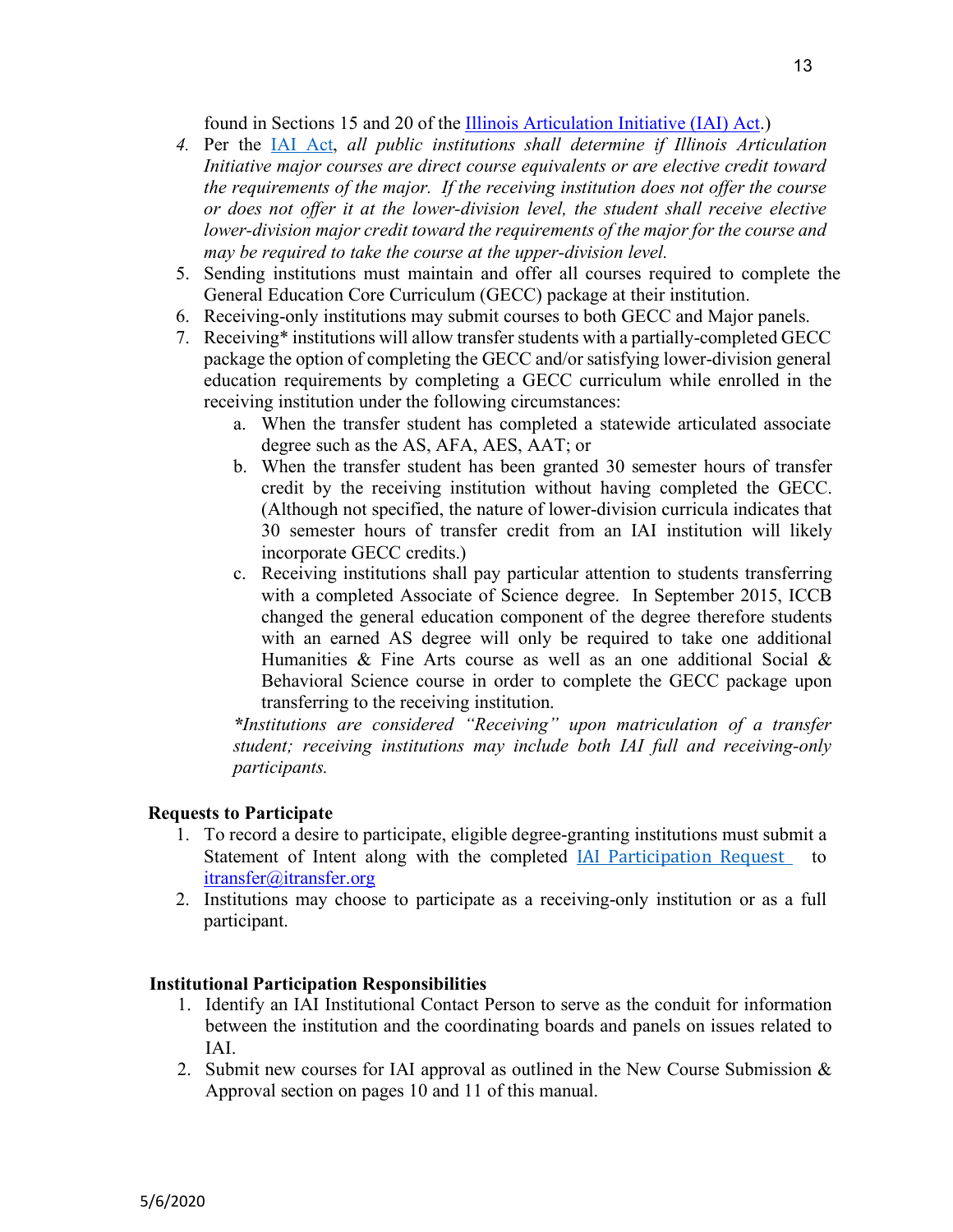- 3. Comply with the submission of approved courses called for ongoing review in a timely manner.
	- If a course is not re-approved by the panel because it no longer aligns with the panel's descriptor and/or course approval criteria, the institution shall remove the IAI code from the course description in the institution's catalog as well as master and/or instructor course syllabi.
- 4. On an annual basis, review the institution's IAI approved course database to ensure all listed courses are a) still being offered by the institution, and b) are coded with the current course code and name listed within the institutional catalog.
- 5. Ensure all required catalog information regarding IAI as indicated below is included, maintained, and is always accurate.

# **Information for Inclusion in the Institutional Catalog (all formats)**

- 1. The following information regarding IAI must be included in institutional catalogs:
	- a. Statement of participation in the Illinois Articulation Initiative and effective date for the General Education Core Curriculum;
	- b. Statement on acceptance of IAI General Education Core Curriculum and application to institution's general education lower-division requirements and mission-related requirements;
	- c. IAI General Education Core Curriculum requirements with IAI course numbers;
		- o [Per SJR 22,](http://www.ilga.gov/legislation/fulltext.asp?DocName=&SessionId=108&GA=101&DocTypeId=SJR&DocNum=22&GAID=15&LegID=119143&SpecSess=&Session=) *the course numbering systems at each public institution must adequately reflect the corresponding course codes used by the Illinois Articulation Initiative*.
	- d. Institution's IAI approved courses with corresponding IAI course numbers;
	- e. IAI World Wide Web address via the Illinois Transfer Portal at [www.iTransfer.org;](http://www.itransfer.org/)
	- f. Institution's policy statements on the following:
		- o Acceptable grades in IAI General Education Core Curriculum courses;
		- o Acceptance of IAI General Education Core Curriculum courses when the Core has not been Completed prior to transfer;
		- o Acceptance of course with partial semester hour credit for fulfillment of General Education Core Curriculum requirements;
		- o Recognition of credit from non-IAI participating institutions if transfer credit has fulfilled IAI General Education Core Curriculum requirements for the institution verifying the IAI General Education Core Curriculum on the transcript; and
		- o Recognition of proficiency and CLEP credits toward IAI General Education Core Curriculum.

<span id="page-13-0"></span>**[Back to Top](#page-1-0)**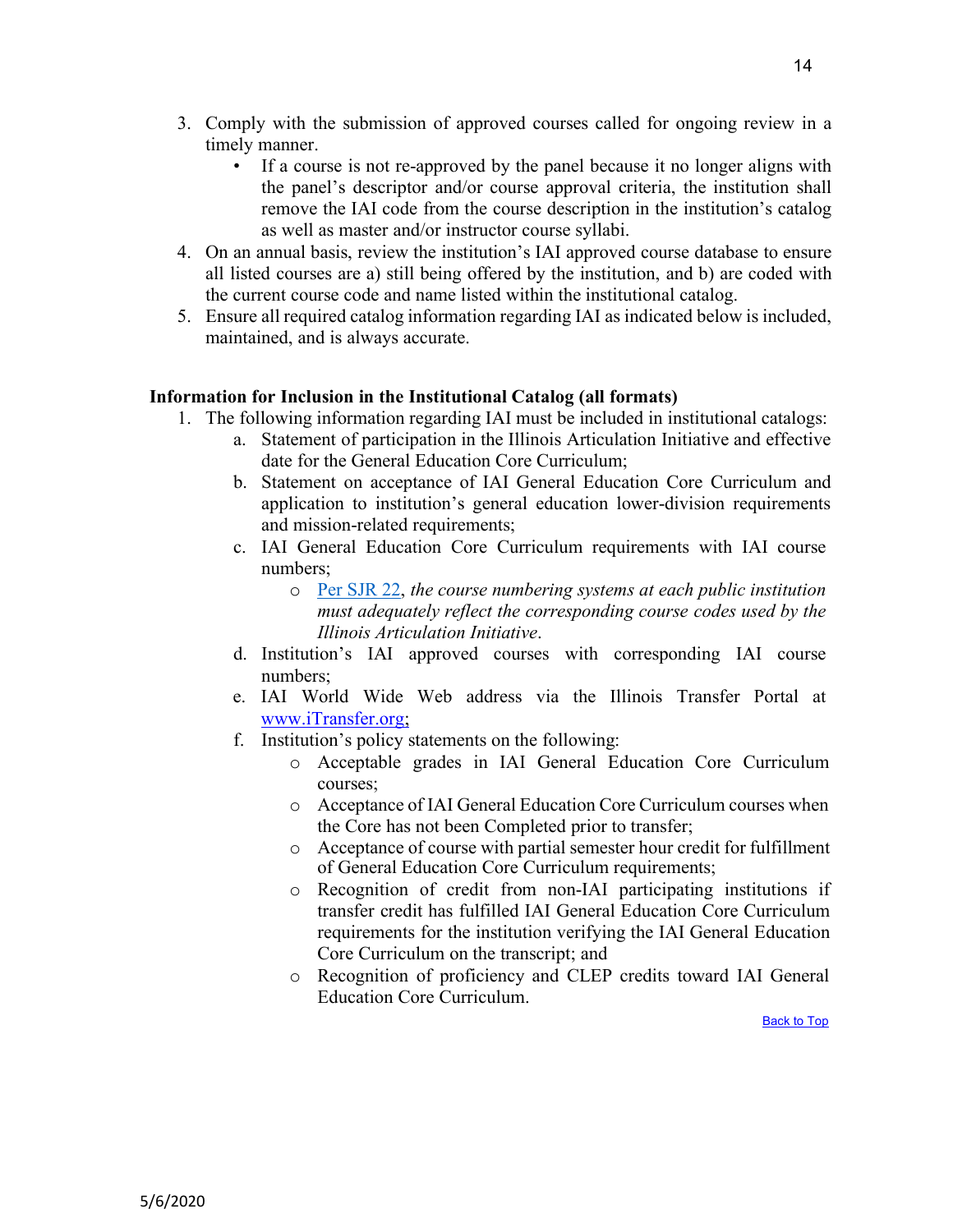# **Appeal Process**

#### **Right to Appeal**

- 1. Colleges and universities that have submitted courses or curricula for articulation approval to a General Education Core Curriculum panel have the right to appeal any decision rendered by that panel on the submitted material's eligibility for inclusion in a GECC package.
- 2. An appealing institution should first exhaust all means of discussion with the GECC panel co-chairs, including revision of the material as requested by the panel whenever possible, before turning to the Steering Panel for further appeal.

#### **Letter of Appeal**

- 1. Any appeal to the Steering Panel must begin with a letter of appeal from the institution's chief academic officer, provost, or another appropriate institutional contact person to the GECC panel co-chairs.
- 2. The GECC panel co-chairs will decide if the appeal should be placed before the Steering Panel at the earliest possible opportunity for consideration and whether it is necessary for the appealing institution to be represented at any meeting of the Panel.
- 3. The appeal will be reviewed by the Steering Panel if one or more of the following conditions apply:
	- a. An institution can provide evidence that a panel decision was arbitrary or capricious.
	- b. Substantive new information or arguments or both regarding the general education course have been developed that challenge the rationale of the panel.
		- o These ideas will be reviewed and discussed by the Steering Panel and, if appropriate, the co-chairs of the GECC panel in question will be contacted by the Steering Panel with a charge to deliberate further on its original position.
	- c. The appealing institution can present evidence of inequitable treatment by the GECC panel regarding a specific course.
		- o For example, the appealing institution may cite other participating Illinois colleges or universities receiving approval for inclusion of a course comparable to the one that has been rejected. Copies of syllabi for the comparable course should be provided.

#### **Timetable for Appeals**

1. Appeal letters, along with supporting materials, should be sent to the GECC panel co-chairs at least one month prior to an IAI Steering Panel meeting. The Panel regularly meets in the Spring and Fall.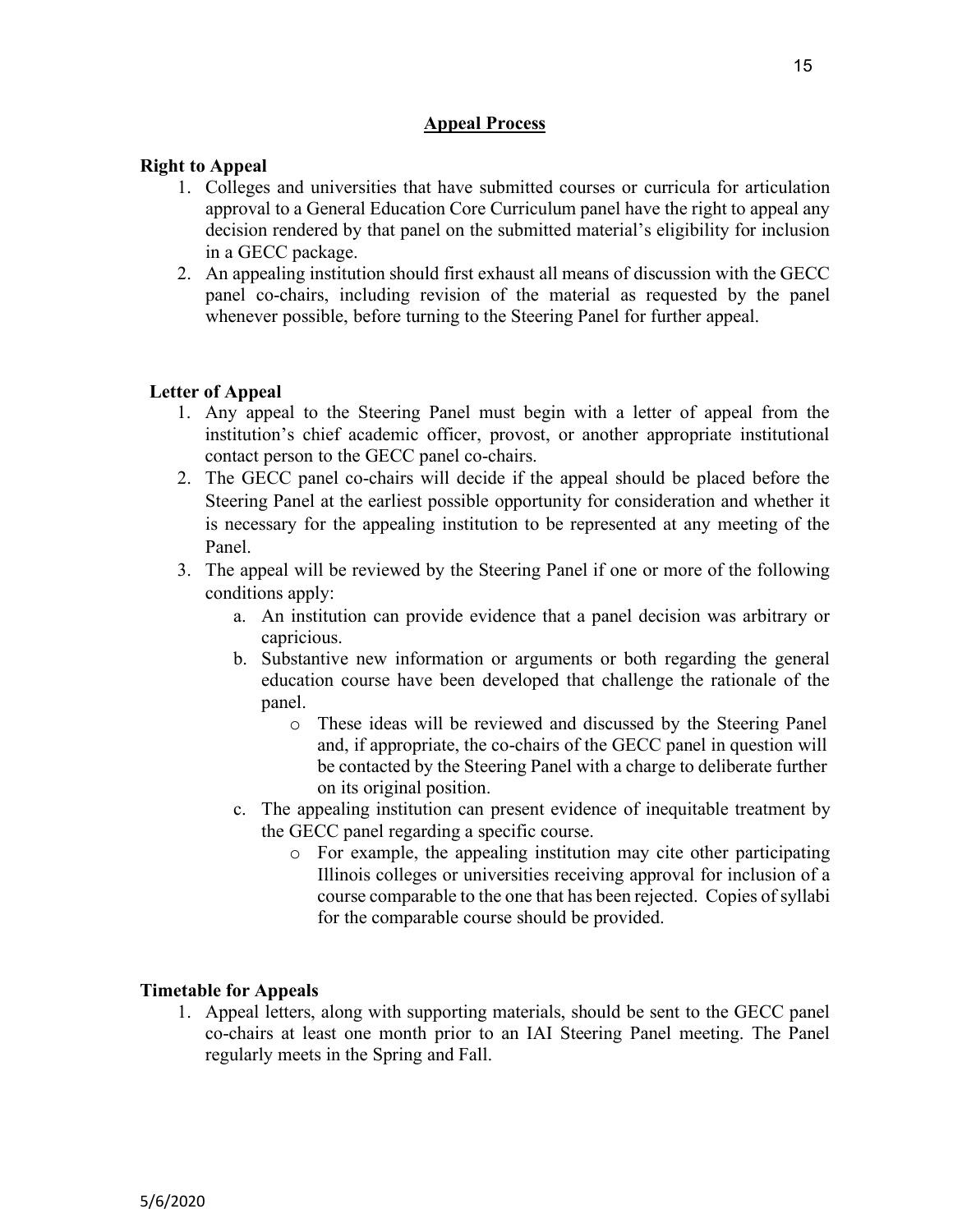- 2. Any appeals to the Steering Panel will generally be considered at one of the Panel's regular meetings. Unique circumstances may require immediate action by the Panel.
	- a. A request for such action, along with a statement of the circumstances warranting it, should also be directed to the IBHE and/or ICCB panel manager(s), who will discuss the matter with the Steering Panel to determine if a special meeting is warranted.

# **Appeal of Other Steering Panel Decisions**

1. If an institution wishes to appeal a policy or action of the Steering Panel other than a course inclusion decision, the appealing institution should present its letter of appeal from the chief academic officer or institutional contact to the IBHE and/or ICCB panel manager(s), who will discuss the appeal with the Steering Panel.

## **Steering Panel Decision**

- 1. The Steering Panel will review arguments and evidence presented by the appealing institution before rendering a decision.
- 2. In curricular matters, the decision of the Steering Panel on all appeals is final.

*Note Regarding IAI Policy and Procedure Changes in Case of Emergency:*

In the event of a federal or state natural disaster and/or public health emergency that risks the safety of students, staff, faculty, and administrators as well as the ability to teach courses, leaders from IAI, IBHE, and ICCB, in consultation with key stakeholders, may implement temporary policies and/or guidance to ensure continuity and transferability of IAI courses.